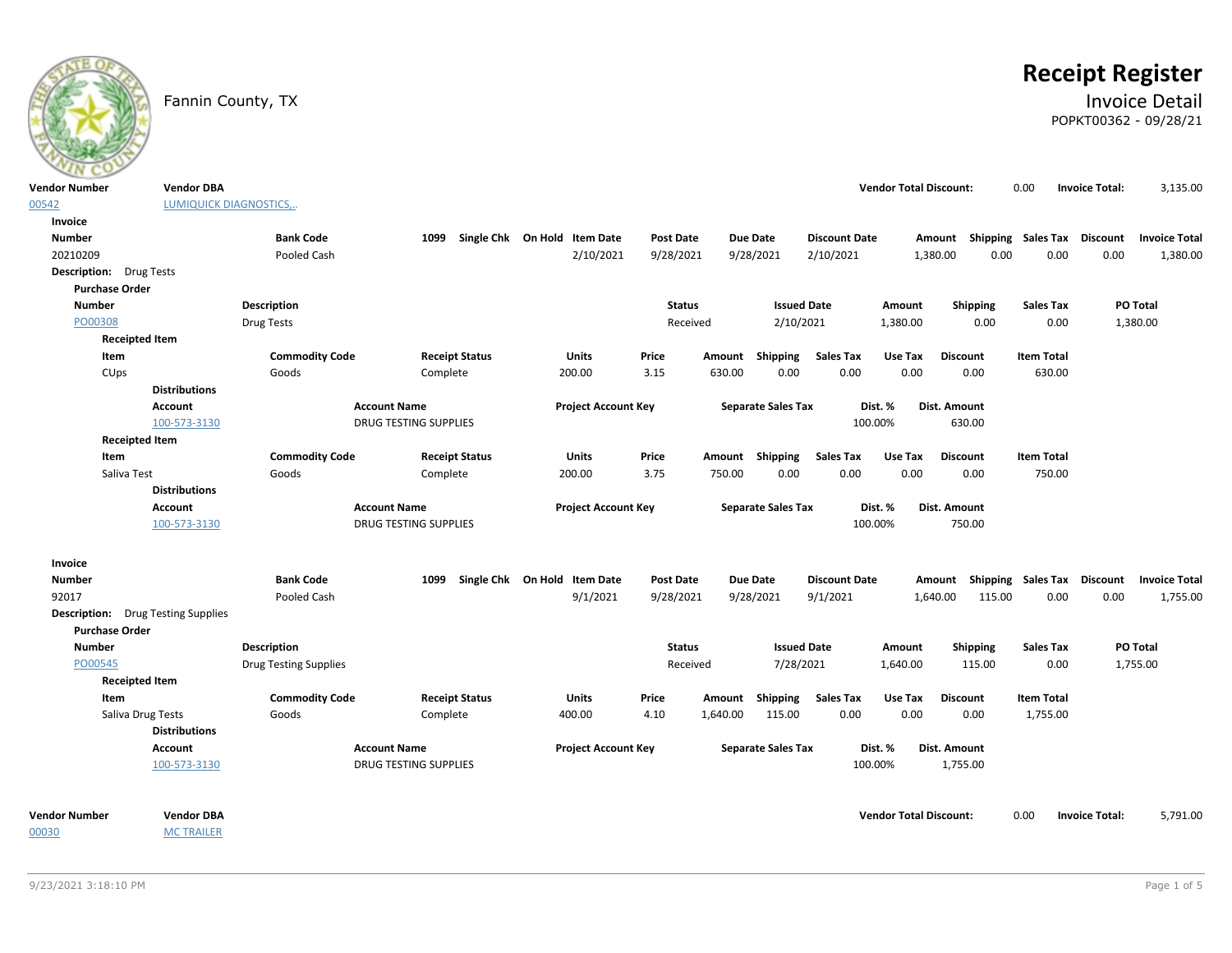| Invoice                       |                                           |                       |                                |                              |                              |                  |          |                           |                      |                               |                                    |                   |                       |                      |
|-------------------------------|-------------------------------------------|-----------------------|--------------------------------|------------------------------|------------------------------|------------------|----------|---------------------------|----------------------|-------------------------------|------------------------------------|-------------------|-----------------------|----------------------|
| <b>Number</b>                 |                                           | <b>Bank Code</b>      | 1099                           |                              | Single Chk On Hold Item Date | <b>Post Date</b> |          | <b>Due Date</b>           | <b>Discount Date</b> |                               | Amount Shipping Sales Tax Discount |                   |                       | <b>Invoice Total</b> |
| 890047                        |                                           | Pooled Cash           | Y                              |                              | 9/20/2021                    | 9/28/2021        |          | 9/28/2021                 | 9/20/2021            |                               | 0.00<br>5,791.00                   | 0.00              | 0.00                  | 5,791.00             |
|                               | <b>Description:</b> PCT 3 TRAILER REPAIRS |                       |                                |                              |                              |                  |          |                           |                      |                               |                                    |                   |                       |                      |
| <b>Purchase Order</b>         |                                           |                       |                                |                              |                              |                  |          |                           |                      |                               |                                    |                   |                       |                      |
| <b>Number</b>                 |                                           | <b>Description</b>    |                                |                              |                              | <b>Status</b>    |          | <b>Issued Date</b>        |                      | Amount                        | Shipping                           | <b>Sales Tax</b>  |                       | PO Total             |
| PO00627                       |                                           | PCT 3 TRAILER REPAIRS |                                |                              |                              | Received         |          | 9/22/2021                 |                      | 5,791.00                      | 0.00                               | 0.00              |                       | 5,791.00             |
|                               | <b>Receipted Item</b>                     |                       |                                |                              |                              |                  |          |                           |                      |                               |                                    |                   |                       |                      |
| Item                          |                                           | <b>Commodity Code</b> |                                | <b>Receipt Status</b>        | Units                        | Price            | Amount   | Shipping                  | <b>Sales Tax</b>     | Use Tax                       | <b>Discount</b>                    | <b>Item Total</b> |                       |                      |
|                               | <b>TRAILER REPAIRS</b>                    | Goods                 | Complete                       |                              | 1.00                         | 5,791.00         | 5,791.00 | 0.00                      | 0.00                 | 0.00                          | 0.00                               | 5,791.00          |                       |                      |
|                               | <b>Distributions</b>                      |                       |                                |                              |                              |                  |          |                           |                      |                               |                                    |                   |                       |                      |
|                               | <b>Account</b>                            |                       | <b>Account Name</b>            |                              | <b>Project Account Key</b>   |                  |          | <b>Separate Sales Tax</b> |                      | Dist. %                       | Dist. Amount                       |                   |                       |                      |
|                               | 230-623-4580                              |                       | <b>R&amp;M MACHINERY PARTS</b> |                              |                              |                  |          |                           | 100.00%              |                               | 5,791.00                           |                   |                       |                      |
| <b>Vendor Number</b>          | <b>Vendor DBA</b>                         |                       |                                |                              |                              |                  |          |                           |                      | <b>Vendor Total Discount:</b> |                                    |                   |                       | 801.00               |
| 00198                         | <b>NATIONAL DATE STAMP</b>                |                       |                                |                              |                              |                  |          |                           |                      |                               |                                    | 0.00              | <b>Invoice Total:</b> |                      |
| Invoice                       |                                           |                       |                                |                              |                              |                  |          |                           |                      |                               |                                    |                   |                       |                      |
| <b>Number</b>                 |                                           | <b>Bank Code</b>      | 1099                           | Single Chk On Hold Item Date |                              | <b>Post Date</b> |          | Due Date                  | <b>Discount Date</b> |                               | Amount Shipping Sales Tax Discount |                   |                       | <b>Invoice Total</b> |
| 58784                         |                                           | Pooled Cash           |                                |                              | 7/1/2021                     | 9/28/2021        |          | 9/28/2021                 | 7/1/2021             |                               | 801.00<br>0.00                     | 0.00              | 0.00                  | 801.00               |
|                               | <b>Description:</b> court room file stamp |                       |                                |                              |                              |                  |          |                           |                      |                               |                                    |                   |                       |                      |
| <b>Purchase Order</b>         |                                           |                       |                                |                              |                              |                  |          |                           |                      |                               |                                    |                   |                       |                      |
| <b>Number</b>                 |                                           | Description           |                                |                              |                              | <b>Status</b>    |          | <b>Issued Date</b>        |                      | Amount                        | <b>Shipping</b>                    | <b>Sales Tax</b>  |                       | PO Total             |
| PO00450                       |                                           | court room file stamp |                                |                              |                              | Received         |          | 5/6/2021                  |                      | 801.00                        | 0.00                               | 0.00              |                       | 801.00               |
|                               | <b>Receipted Item</b>                     |                       |                                |                              |                              |                  |          |                           |                      |                               |                                    |                   |                       |                      |
| Item                          |                                           | <b>Commodity Code</b> |                                | <b>Receipt Status</b>        | Units                        | Price            |          | Amount Shipping           | Sales Tax            | Use Tax                       | <b>Discount</b>                    | <b>Item Total</b> |                       |                      |
|                               | Rapid stamp (file stamp)                  | Goods                 | Complete                       |                              | 1.00                         | 801.00           | 801.00   | 0.00                      | 0.00                 | 0.00                          | 0.00                               | 801.00            |                       |                      |
|                               | <b>Distributions</b>                      |                       |                                |                              |                              |                  |          |                           |                      |                               |                                    |                   |                       |                      |
|                               | <b>Account</b>                            |                       | <b>Account Name</b>            |                              | <b>Project Account Key</b>   |                  |          | <b>Separate Sales Tax</b> |                      | Dist. %                       | Dist. Amount                       |                   |                       |                      |
|                               | 125-440-5720                              |                       | OFFICE EQUIPMENT               |                              |                              |                  |          |                           | 100.00%              |                               | 801.00                             |                   |                       |                      |
|                               |                                           |                       |                                |                              |                              |                  |          |                           |                      |                               |                                    |                   |                       |                      |
| <b>Vendor Number</b><br>00216 | <b>Vendor DBA</b><br><b>OFFICE DEPOT</b>  |                       |                                |                              |                              |                  |          |                           |                      | <b>Vendor Total Discount:</b> |                                    | 0.00              | <b>Invoice Total:</b> | 105.99               |
| Invoice                       |                                           |                       |                                |                              |                              |                  |          |                           |                      |                               |                                    |                   |                       |                      |
| <b>Number</b>                 |                                           | <b>Bank Code</b>      | 1099                           |                              | Single Chk On Hold Item Date | <b>Post Date</b> |          | <b>Due Date</b>           | <b>Discount Date</b> |                               | Amount Shipping Sales Tax Discount |                   |                       | <b>Invoice Total</b> |
| 194061293001                  |                                           | Pooled Cash           |                                |                              | 9/13/2021                    | 9/28/2021        |          | 9/28/2021                 | 9/13/2021            |                               | 105.99<br>0.00                     | 0.00              | 0.00                  | 105.99               |
| Description: PCT 1 Toner      |                                           |                       |                                |                              |                              |                  |          |                           |                      |                               |                                    |                   |                       |                      |
| <b>Purchase Order</b>         |                                           |                       |                                |                              |                              |                  |          |                           |                      |                               |                                    |                   |                       |                      |
| <b>Number</b>                 |                                           | Description           |                                |                              |                              | <b>Status</b>    |          | <b>Issued Date</b>        |                      | Amount                        | <b>Shipping</b>                    | <b>Sales Tax</b>  |                       | PO Total             |
| PO00618                       |                                           | PCT 1 Toner           |                                |                              |                              | Received         |          | 9/10/2021                 |                      | 105.99                        | 0.00                               | 0.00              |                       | 105.99               |
|                               | <b>Receipted Item</b>                     |                       |                                |                              |                              |                  |          |                           |                      |                               |                                    |                   |                       |                      |
| Item                          |                                           | <b>Commodity Code</b> |                                | <b>Receipt Status</b>        | Units                        | Price            | Amount   | Shipping                  | <b>Sales Tax</b>     | Use Tax                       | <b>Discount</b>                    | <b>Item Total</b> |                       |                      |
|                               | 58A Toner Cartridge                       | Goods                 | Complete                       |                              | 1.00                         | 105.99           | 105.99   | 0.00                      | 0.00                 | 0.00                          | 0.00                               | 105.99            |                       |                      |
|                               |                                           |                       |                                |                              |                              |                  |          |                           |                      |                               |                                    |                   |                       |                      |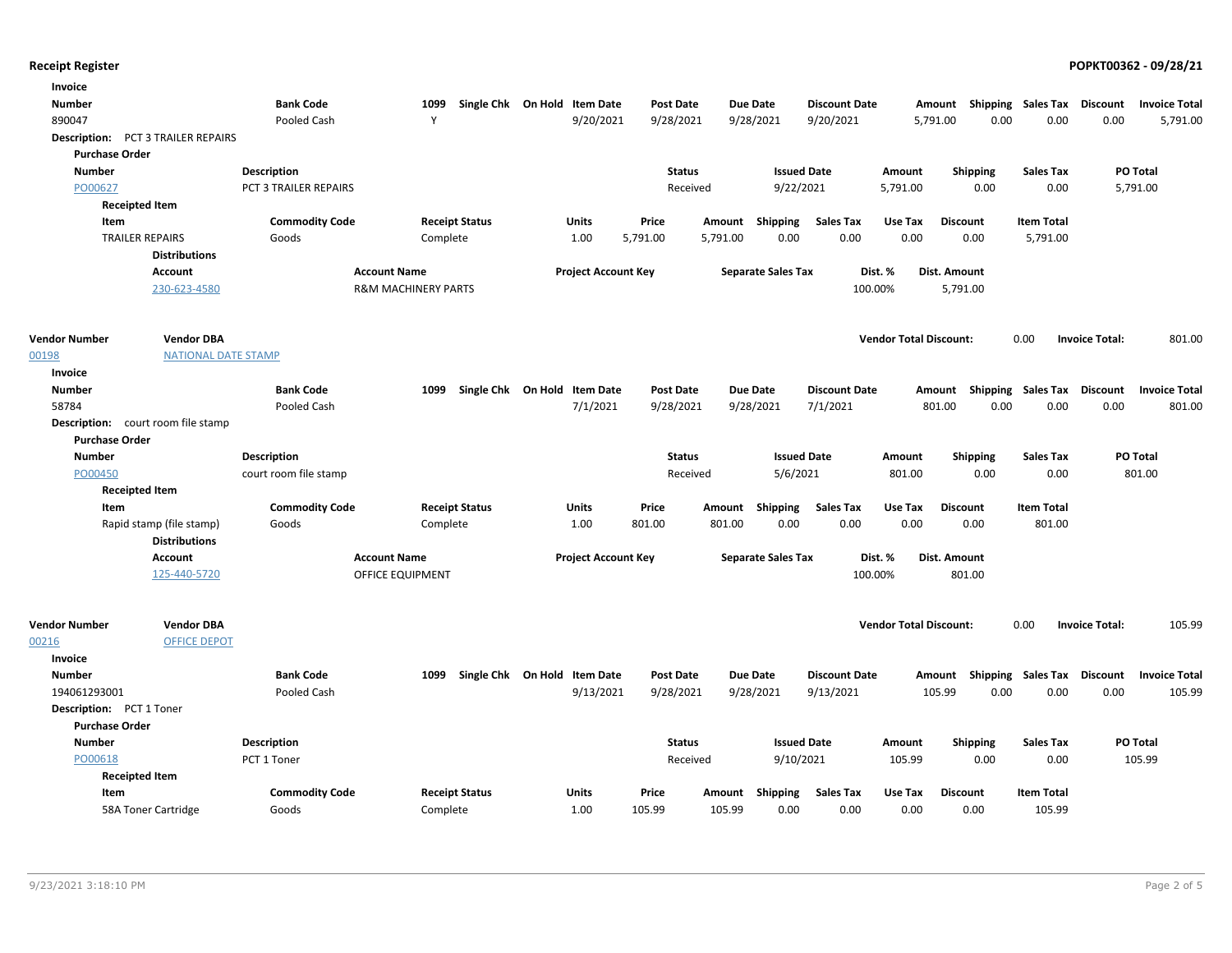| <b>Account</b><br><b>Account Name</b><br><b>Project Account Key</b><br><b>Separate Sales Tax</b><br>Dist. %<br>Dist. Amount<br>210-621-3400<br><b>SHOP SUPPLIES</b><br>100.00%<br>105.99<br><b>Vendor Number</b><br><b>Vendor DBA</b><br><b>Vendor Total Discount:</b><br>0.00<br><b>Invoice Total:</b><br>55,557.68<br>00806<br>PRODUCTIVITY PLUS ACC<br>Invoice<br><b>Number</b><br><b>Bank Code</b><br>1099<br>Single Chk On Hold Item Date<br><b>Post Date</b><br><b>Due Date</b><br><b>Discount Date</b><br><b>Shipping Sales Tax</b><br>Discount<br><b>Invoice Total</b><br>Amount<br>ESA014269-1<br>9/20/2021<br>9/20/2021<br>0.00<br>0.00<br>Pooled Cash<br>9/28/2021<br>9/28/2021<br>55,557.68<br>0.00<br>55,557.68<br>#5043931125009047 PCT 2 FARMALL 95<br>Description:<br><b>Purchase Order</b><br>PO Total<br><b>Number</b><br><b>Description</b><br><b>Status</b><br><b>Issued Date</b><br><b>Shipping</b><br><b>Sales Tax</b><br>Amount<br>PO00599<br>#5043931125009047 PCT 2 FARMALL 95<br>8/31/2021<br>55,557.68<br>0.00<br>0.00<br>55,557.68<br>Received<br><b>Receipted Item</b><br><b>Commodity Code</b><br><b>Receipt Status</b><br>Units<br>Price<br>Amount Shipping<br><b>Sales Tax</b><br>Use Tax<br><b>Discount</b><br><b>Item Total</b><br>Item<br>0.00<br>0.00<br>0.00<br>FARMALL 95A / 105A / 115A TRA( Goods<br>Complete<br>1.00<br>55,557.68<br>55,557.68<br>0.00<br>55,557.68<br><b>Distributions</b><br><b>Account</b><br><b>Account Name</b><br><b>Project Account Key</b><br><b>Separate Sales Tax</b><br>Dist. %<br>Dist. Amount<br>100.00%<br>413-622-5710<br>PURCHASE OF MACH./EQUIP.<br>55,557.68<br><b>Vendor Number</b><br><b>Vendor DBA</b><br><b>Vendor Total Discount:</b><br>0.00<br><b>Invoice Total:</b><br>65.96<br>00478<br><b>REINERT PAPER &amp; CHEMI</b><br>Invoice<br><b>Bank Code</b><br>Single Chk On Hold Item Date<br><b>Due Date</b><br>Shipping Sales Tax<br><b>Number</b><br>1099<br><b>Post Date</b><br><b>Discount Date</b><br>Discount<br><b>Invoice Total</b><br>Amount<br>9/21/2021<br>9/28/2021<br>9/28/2021<br>9/21/2021<br>65.96<br>0.00<br>0.00<br>65.96<br>431146<br>Pooled Cash<br>0.00<br><b>Description:</b> Janitorial Supplies<br><b>Purchase Order</b><br><b>Number</b><br><b>Description</b><br><b>Status</b><br><b>Issued Date</b><br><b>Sales Tax</b><br>PO Total<br>Amount<br><b>Shipping</b> |
|-------------------------------------------------------------------------------------------------------------------------------------------------------------------------------------------------------------------------------------------------------------------------------------------------------------------------------------------------------------------------------------------------------------------------------------------------------------------------------------------------------------------------------------------------------------------------------------------------------------------------------------------------------------------------------------------------------------------------------------------------------------------------------------------------------------------------------------------------------------------------------------------------------------------------------------------------------------------------------------------------------------------------------------------------------------------------------------------------------------------------------------------------------------------------------------------------------------------------------------------------------------------------------------------------------------------------------------------------------------------------------------------------------------------------------------------------------------------------------------------------------------------------------------------------------------------------------------------------------------------------------------------------------------------------------------------------------------------------------------------------------------------------------------------------------------------------------------------------------------------------------------------------------------------------------------------------------------------------------------------------------------------------------------------------------------------------------------------------------------------------------------------------------------------------------------------------------------------------------------------------------------------------------------------------------------------------------------------------------------------------------|
|                                                                                                                                                                                                                                                                                                                                                                                                                                                                                                                                                                                                                                                                                                                                                                                                                                                                                                                                                                                                                                                                                                                                                                                                                                                                                                                                                                                                                                                                                                                                                                                                                                                                                                                                                                                                                                                                                                                                                                                                                                                                                                                                                                                                                                                                                                                                                                               |
|                                                                                                                                                                                                                                                                                                                                                                                                                                                                                                                                                                                                                                                                                                                                                                                                                                                                                                                                                                                                                                                                                                                                                                                                                                                                                                                                                                                                                                                                                                                                                                                                                                                                                                                                                                                                                                                                                                                                                                                                                                                                                                                                                                                                                                                                                                                                                                               |
|                                                                                                                                                                                                                                                                                                                                                                                                                                                                                                                                                                                                                                                                                                                                                                                                                                                                                                                                                                                                                                                                                                                                                                                                                                                                                                                                                                                                                                                                                                                                                                                                                                                                                                                                                                                                                                                                                                                                                                                                                                                                                                                                                                                                                                                                                                                                                                               |
|                                                                                                                                                                                                                                                                                                                                                                                                                                                                                                                                                                                                                                                                                                                                                                                                                                                                                                                                                                                                                                                                                                                                                                                                                                                                                                                                                                                                                                                                                                                                                                                                                                                                                                                                                                                                                                                                                                                                                                                                                                                                                                                                                                                                                                                                                                                                                                               |
|                                                                                                                                                                                                                                                                                                                                                                                                                                                                                                                                                                                                                                                                                                                                                                                                                                                                                                                                                                                                                                                                                                                                                                                                                                                                                                                                                                                                                                                                                                                                                                                                                                                                                                                                                                                                                                                                                                                                                                                                                                                                                                                                                                                                                                                                                                                                                                               |
|                                                                                                                                                                                                                                                                                                                                                                                                                                                                                                                                                                                                                                                                                                                                                                                                                                                                                                                                                                                                                                                                                                                                                                                                                                                                                                                                                                                                                                                                                                                                                                                                                                                                                                                                                                                                                                                                                                                                                                                                                                                                                                                                                                                                                                                                                                                                                                               |
|                                                                                                                                                                                                                                                                                                                                                                                                                                                                                                                                                                                                                                                                                                                                                                                                                                                                                                                                                                                                                                                                                                                                                                                                                                                                                                                                                                                                                                                                                                                                                                                                                                                                                                                                                                                                                                                                                                                                                                                                                                                                                                                                                                                                                                                                                                                                                                               |
|                                                                                                                                                                                                                                                                                                                                                                                                                                                                                                                                                                                                                                                                                                                                                                                                                                                                                                                                                                                                                                                                                                                                                                                                                                                                                                                                                                                                                                                                                                                                                                                                                                                                                                                                                                                                                                                                                                                                                                                                                                                                                                                                                                                                                                                                                                                                                                               |
|                                                                                                                                                                                                                                                                                                                                                                                                                                                                                                                                                                                                                                                                                                                                                                                                                                                                                                                                                                                                                                                                                                                                                                                                                                                                                                                                                                                                                                                                                                                                                                                                                                                                                                                                                                                                                                                                                                                                                                                                                                                                                                                                                                                                                                                                                                                                                                               |
|                                                                                                                                                                                                                                                                                                                                                                                                                                                                                                                                                                                                                                                                                                                                                                                                                                                                                                                                                                                                                                                                                                                                                                                                                                                                                                                                                                                                                                                                                                                                                                                                                                                                                                                                                                                                                                                                                                                                                                                                                                                                                                                                                                                                                                                                                                                                                                               |
|                                                                                                                                                                                                                                                                                                                                                                                                                                                                                                                                                                                                                                                                                                                                                                                                                                                                                                                                                                                                                                                                                                                                                                                                                                                                                                                                                                                                                                                                                                                                                                                                                                                                                                                                                                                                                                                                                                                                                                                                                                                                                                                                                                                                                                                                                                                                                                               |
|                                                                                                                                                                                                                                                                                                                                                                                                                                                                                                                                                                                                                                                                                                                                                                                                                                                                                                                                                                                                                                                                                                                                                                                                                                                                                                                                                                                                                                                                                                                                                                                                                                                                                                                                                                                                                                                                                                                                                                                                                                                                                                                                                                                                                                                                                                                                                                               |
|                                                                                                                                                                                                                                                                                                                                                                                                                                                                                                                                                                                                                                                                                                                                                                                                                                                                                                                                                                                                                                                                                                                                                                                                                                                                                                                                                                                                                                                                                                                                                                                                                                                                                                                                                                                                                                                                                                                                                                                                                                                                                                                                                                                                                                                                                                                                                                               |
|                                                                                                                                                                                                                                                                                                                                                                                                                                                                                                                                                                                                                                                                                                                                                                                                                                                                                                                                                                                                                                                                                                                                                                                                                                                                                                                                                                                                                                                                                                                                                                                                                                                                                                                                                                                                                                                                                                                                                                                                                                                                                                                                                                                                                                                                                                                                                                               |
|                                                                                                                                                                                                                                                                                                                                                                                                                                                                                                                                                                                                                                                                                                                                                                                                                                                                                                                                                                                                                                                                                                                                                                                                                                                                                                                                                                                                                                                                                                                                                                                                                                                                                                                                                                                                                                                                                                                                                                                                                                                                                                                                                                                                                                                                                                                                                                               |
|                                                                                                                                                                                                                                                                                                                                                                                                                                                                                                                                                                                                                                                                                                                                                                                                                                                                                                                                                                                                                                                                                                                                                                                                                                                                                                                                                                                                                                                                                                                                                                                                                                                                                                                                                                                                                                                                                                                                                                                                                                                                                                                                                                                                                                                                                                                                                                               |
|                                                                                                                                                                                                                                                                                                                                                                                                                                                                                                                                                                                                                                                                                                                                                                                                                                                                                                                                                                                                                                                                                                                                                                                                                                                                                                                                                                                                                                                                                                                                                                                                                                                                                                                                                                                                                                                                                                                                                                                                                                                                                                                                                                                                                                                                                                                                                                               |
|                                                                                                                                                                                                                                                                                                                                                                                                                                                                                                                                                                                                                                                                                                                                                                                                                                                                                                                                                                                                                                                                                                                                                                                                                                                                                                                                                                                                                                                                                                                                                                                                                                                                                                                                                                                                                                                                                                                                                                                                                                                                                                                                                                                                                                                                                                                                                                               |
|                                                                                                                                                                                                                                                                                                                                                                                                                                                                                                                                                                                                                                                                                                                                                                                                                                                                                                                                                                                                                                                                                                                                                                                                                                                                                                                                                                                                                                                                                                                                                                                                                                                                                                                                                                                                                                                                                                                                                                                                                                                                                                                                                                                                                                                                                                                                                                               |
|                                                                                                                                                                                                                                                                                                                                                                                                                                                                                                                                                                                                                                                                                                                                                                                                                                                                                                                                                                                                                                                                                                                                                                                                                                                                                                                                                                                                                                                                                                                                                                                                                                                                                                                                                                                                                                                                                                                                                                                                                                                                                                                                                                                                                                                                                                                                                                               |
|                                                                                                                                                                                                                                                                                                                                                                                                                                                                                                                                                                                                                                                                                                                                                                                                                                                                                                                                                                                                                                                                                                                                                                                                                                                                                                                                                                                                                                                                                                                                                                                                                                                                                                                                                                                                                                                                                                                                                                                                                                                                                                                                                                                                                                                                                                                                                                               |
|                                                                                                                                                                                                                                                                                                                                                                                                                                                                                                                                                                                                                                                                                                                                                                                                                                                                                                                                                                                                                                                                                                                                                                                                                                                                                                                                                                                                                                                                                                                                                                                                                                                                                                                                                                                                                                                                                                                                                                                                                                                                                                                                                                                                                                                                                                                                                                               |
|                                                                                                                                                                                                                                                                                                                                                                                                                                                                                                                                                                                                                                                                                                                                                                                                                                                                                                                                                                                                                                                                                                                                                                                                                                                                                                                                                                                                                                                                                                                                                                                                                                                                                                                                                                                                                                                                                                                                                                                                                                                                                                                                                                                                                                                                                                                                                                               |
|                                                                                                                                                                                                                                                                                                                                                                                                                                                                                                                                                                                                                                                                                                                                                                                                                                                                                                                                                                                                                                                                                                                                                                                                                                                                                                                                                                                                                                                                                                                                                                                                                                                                                                                                                                                                                                                                                                                                                                                                                                                                                                                                                                                                                                                                                                                                                                               |
|                                                                                                                                                                                                                                                                                                                                                                                                                                                                                                                                                                                                                                                                                                                                                                                                                                                                                                                                                                                                                                                                                                                                                                                                                                                                                                                                                                                                                                                                                                                                                                                                                                                                                                                                                                                                                                                                                                                                                                                                                                                                                                                                                                                                                                                                                                                                                                               |
|                                                                                                                                                                                                                                                                                                                                                                                                                                                                                                                                                                                                                                                                                                                                                                                                                                                                                                                                                                                                                                                                                                                                                                                                                                                                                                                                                                                                                                                                                                                                                                                                                                                                                                                                                                                                                                                                                                                                                                                                                                                                                                                                                                                                                                                                                                                                                                               |
|                                                                                                                                                                                                                                                                                                                                                                                                                                                                                                                                                                                                                                                                                                                                                                                                                                                                                                                                                                                                                                                                                                                                                                                                                                                                                                                                                                                                                                                                                                                                                                                                                                                                                                                                                                                                                                                                                                                                                                                                                                                                                                                                                                                                                                                                                                                                                                               |
| Janitorial Supplies<br>Received<br>9/21/2021<br>65.96<br>0.00<br>0.00<br>65.96<br>PO00626                                                                                                                                                                                                                                                                                                                                                                                                                                                                                                                                                                                                                                                                                                                                                                                                                                                                                                                                                                                                                                                                                                                                                                                                                                                                                                                                                                                                                                                                                                                                                                                                                                                                                                                                                                                                                                                                                                                                                                                                                                                                                                                                                                                                                                                                                     |
| <b>Receipted Item</b>                                                                                                                                                                                                                                                                                                                                                                                                                                                                                                                                                                                                                                                                                                                                                                                                                                                                                                                                                                                                                                                                                                                                                                                                                                                                                                                                                                                                                                                                                                                                                                                                                                                                                                                                                                                                                                                                                                                                                                                                                                                                                                                                                                                                                                                                                                                                                         |
| Item<br><b>Commodity Code</b><br><b>Receipt Status</b><br>Units<br>Price<br>Shipping<br><b>Sales Tax</b><br>Use Tax<br><b>Item Total</b><br>Amount<br><b>Discount</b>                                                                                                                                                                                                                                                                                                                                                                                                                                                                                                                                                                                                                                                                                                                                                                                                                                                                                                                                                                                                                                                                                                                                                                                                                                                                                                                                                                                                                                                                                                                                                                                                                                                                                                                                                                                                                                                                                                                                                                                                                                                                                                                                                                                                         |
| 22.95<br>0.00<br>0.00<br>0.00<br>Goods<br>Complete<br>3.00<br>7.65<br>0.00<br>22.95<br>Mop Handles                                                                                                                                                                                                                                                                                                                                                                                                                                                                                                                                                                                                                                                                                                                                                                                                                                                                                                                                                                                                                                                                                                                                                                                                                                                                                                                                                                                                                                                                                                                                                                                                                                                                                                                                                                                                                                                                                                                                                                                                                                                                                                                                                                                                                                                                            |
| <b>Distributions</b>                                                                                                                                                                                                                                                                                                                                                                                                                                                                                                                                                                                                                                                                                                                                                                                                                                                                                                                                                                                                                                                                                                                                                                                                                                                                                                                                                                                                                                                                                                                                                                                                                                                                                                                                                                                                                                                                                                                                                                                                                                                                                                                                                                                                                                                                                                                                                          |
| Account<br><b>Account Name</b><br><b>Project Account Key</b><br><b>Separate Sales Tax</b><br>Dist. %<br>Dist. Amount                                                                                                                                                                                                                                                                                                                                                                                                                                                                                                                                                                                                                                                                                                                                                                                                                                                                                                                                                                                                                                                                                                                                                                                                                                                                                                                                                                                                                                                                                                                                                                                                                                                                                                                                                                                                                                                                                                                                                                                                                                                                                                                                                                                                                                                          |
| 100-518-3320<br>100.00%<br>22.95<br><b>JANITOR SUPPLIES</b>                                                                                                                                                                                                                                                                                                                                                                                                                                                                                                                                                                                                                                                                                                                                                                                                                                                                                                                                                                                                                                                                                                                                                                                                                                                                                                                                                                                                                                                                                                                                                                                                                                                                                                                                                                                                                                                                                                                                                                                                                                                                                                                                                                                                                                                                                                                   |
| <b>Receipted Item</b>                                                                                                                                                                                                                                                                                                                                                                                                                                                                                                                                                                                                                                                                                                                                                                                                                                                                                                                                                                                                                                                                                                                                                                                                                                                                                                                                                                                                                                                                                                                                                                                                                                                                                                                                                                                                                                                                                                                                                                                                                                                                                                                                                                                                                                                                                                                                                         |
| <b>Commodity Code</b><br><b>Receipt Status</b><br>Units<br>Price<br>Amount Shipping<br><b>Sales Tax</b><br>Use Tax<br><b>Discount</b><br><b>Item Total</b><br>Item                                                                                                                                                                                                                                                                                                                                                                                                                                                                                                                                                                                                                                                                                                                                                                                                                                                                                                                                                                                                                                                                                                                                                                                                                                                                                                                                                                                                                                                                                                                                                                                                                                                                                                                                                                                                                                                                                                                                                                                                                                                                                                                                                                                                            |
| 43.01<br>0.00<br>0.00<br>0.00<br><b>Toilet Paper</b><br>Goods<br>Complete<br>1.00<br>43.01<br>0.00<br>43.01                                                                                                                                                                                                                                                                                                                                                                                                                                                                                                                                                                                                                                                                                                                                                                                                                                                                                                                                                                                                                                                                                                                                                                                                                                                                                                                                                                                                                                                                                                                                                                                                                                                                                                                                                                                                                                                                                                                                                                                                                                                                                                                                                                                                                                                                   |
| <b>Distributions</b>                                                                                                                                                                                                                                                                                                                                                                                                                                                                                                                                                                                                                                                                                                                                                                                                                                                                                                                                                                                                                                                                                                                                                                                                                                                                                                                                                                                                                                                                                                                                                                                                                                                                                                                                                                                                                                                                                                                                                                                                                                                                                                                                                                                                                                                                                                                                                          |
|                                                                                                                                                                                                                                                                                                                                                                                                                                                                                                                                                                                                                                                                                                                                                                                                                                                                                                                                                                                                                                                                                                                                                                                                                                                                                                                                                                                                                                                                                                                                                                                                                                                                                                                                                                                                                                                                                                                                                                                                                                                                                                                                                                                                                                                                                                                                                                               |
| <b>Project Account Key</b><br>Dist. Amount<br><b>Account</b><br><b>Account Name</b><br><b>Separate Sales Tax</b><br>Dist. %                                                                                                                                                                                                                                                                                                                                                                                                                                                                                                                                                                                                                                                                                                                                                                                                                                                                                                                                                                                                                                                                                                                                                                                                                                                                                                                                                                                                                                                                                                                                                                                                                                                                                                                                                                                                                                                                                                                                                                                                                                                                                                                                                                                                                                                   |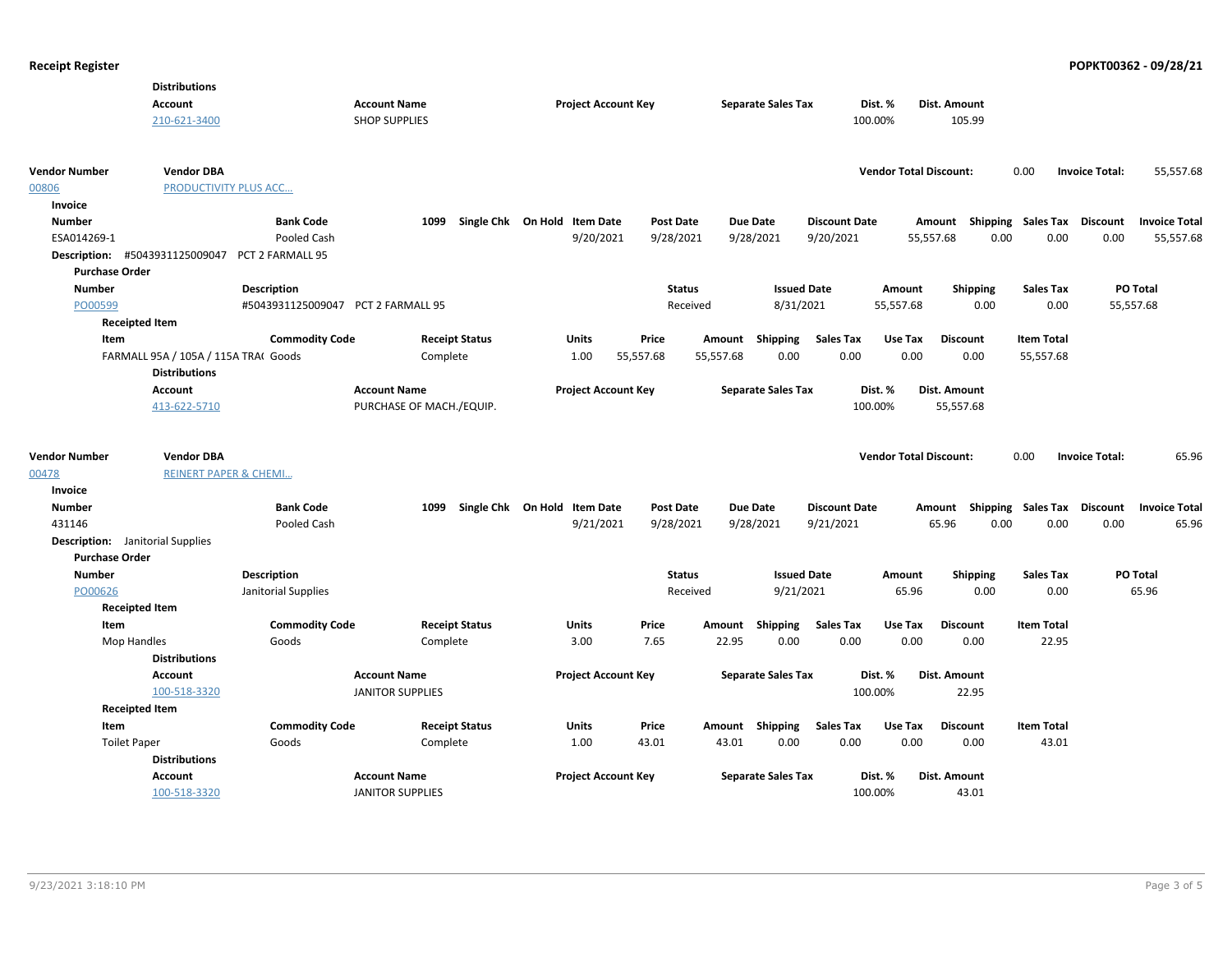**Receipt Register POPKT00362 - 09/28/21**

| <b>Vendor Number</b>                  | <b>Vendor DBA</b>                  |                          |                                |                                   |                            |                  |          |                           |                      | <b>Vendor Total Discount:</b> |                                    | 0.00              | <b>Invoice Total:</b> | 5,255.35             |
|---------------------------------------|------------------------------------|--------------------------|--------------------------------|-----------------------------------|----------------------------|------------------|----------|---------------------------|----------------------|-------------------------------|------------------------------------|-------------------|-----------------------|----------------------|
| <b>VEN02328</b>                       | <b>STEWART &amp; STEVENSON</b>     |                          |                                |                                   |                            |                  |          |                           |                      |                               |                                    |                   |                       |                      |
| Invoice                               |                                    |                          |                                |                                   |                            |                  |          |                           |                      |                               |                                    |                   |                       |                      |
| <b>Number</b>                         |                                    | <b>Bank Code</b>         |                                | 1099 Single Chk On Hold Item Date |                            | <b>Post Date</b> |          | <b>Due Date</b>           | <b>Discount Date</b> |                               | Amount Shipping Sales Tax Discount |                   |                       | <b>Invoice Total</b> |
| 40075602                              |                                    | Pooled Cash              |                                |                                   | 5/10/2021                  | 9/28/2021        |          | 9/28/2021                 | 5/10/2021            |                               | 251.00<br>5,004.35                 | 0.00              | 0.00                  | 5,255.35             |
| <b>Description:</b> Parts             |                                    |                          |                                |                                   |                            |                  |          |                           |                      |                               |                                    |                   |                       |                      |
| <b>Purchase Order</b>                 |                                    |                          |                                |                                   |                            |                  |          |                           |                      |                               |                                    |                   |                       |                      |
| <b>Number</b>                         |                                    | <b>Description</b>       |                                |                                   |                            | <b>Status</b>    |          | <b>Issued Date</b>        |                      | Amount                        | Shipping                           | <b>Sales Tax</b>  |                       | PO Total             |
| PO00431                               |                                    | Parts                    |                                |                                   |                            | Received         |          | 4/21/2021                 |                      | 5,004.35                      | 251.00                             | 0.00              |                       | 5,255.35             |
| <b>Receipted Item</b>                 |                                    |                          |                                |                                   |                            |                  |          |                           |                      |                               |                                    |                   |                       |                      |
| Item                                  |                                    | <b>Commodity Code</b>    |                                | <b>Receipt Status</b>             | <b>Units</b>               | Price            | Amount   | Shipping                  | <b>Sales Tax</b>     | Use Tax                       | <b>Discount</b>                    | <b>Item Total</b> |                       |                      |
|                                       | Misc bomag parts                   | Goods                    | Complete                       |                                   | 1.00                       | 5,004.35         | 5,004.35 | 251.00                    | 0.00                 | 0.00                          | 0.00                               | 5,255.35          |                       |                      |
|                                       | <b>Distributions</b>               |                          |                                |                                   |                            |                  |          |                           |                      |                               |                                    |                   |                       |                      |
|                                       | Account                            |                          | <b>Account Name</b>            |                                   | <b>Project Account Key</b> |                  |          | <b>Separate Sales Tax</b> |                      | Dist. %                       | Dist. Amount                       |                   |                       |                      |
|                                       | 230-623-4580                       |                          | <b>R&amp;M MACHINERY PARTS</b> |                                   |                            |                  |          |                           | 100.00%              |                               | 5,255.35                           |                   |                       |                      |
| <b>Vendor Number</b>                  | <b>Vendor DBA</b>                  |                          |                                |                                   |                            |                  |          |                           |                      | <b>Vendor Total Discount:</b> |                                    | 0.00              | <b>Invoice Total:</b> | 425.00               |
| <b>VEN02744</b>                       | <b>TEXAS PUBLIC PURCHASI</b>       |                          |                                |                                   |                            |                  |          |                           |                      |                               |                                    |                   |                       |                      |
| Invoice                               |                                    |                          |                                |                                   |                            |                  |          |                           |                      |                               |                                    |                   |                       |                      |
| <b>Number</b>                         |                                    | <b>Bank Code</b>         |                                | 1099 Single Chk On Hold Item Date |                            | <b>Post Date</b> |          | <b>Due Date</b>           | <b>Discount Date</b> |                               | Amount Shipping Sales Tax Discount |                   |                       | <b>Invoice Total</b> |
| 334                                   |                                    | Pooled Cash              |                                |                                   | 9/20/2021                  | 9/28/2021        |          | 9/28/2021                 | 9/20/2021            |                               | 425.00<br>0.00                     | 0.00              | 0.00                  | 425.00               |
| <b>Description: REGISTRATION FEES</b> |                                    |                          |                                |                                   |                            |                  |          |                           |                      |                               |                                    |                   |                       |                      |
| <b>Purchase Order</b>                 |                                    |                          |                                |                                   |                            |                  |          |                           |                      |                               |                                    |                   |                       |                      |
| <b>Number</b>                         |                                    | Description              |                                |                                   |                            | <b>Status</b>    |          | <b>Issued Date</b>        |                      | Amount                        | Shipping                           | <b>Sales Tax</b>  |                       | PO Total             |
| PO00628                               |                                    | <b>REGISTRATION FEES</b> |                                |                                   |                            | Received         |          | 9/22/2021                 |                      | 425.00                        | 0.00                               | 0.00              |                       | 425.00               |
| <b>Receipted Item</b>                 |                                    |                          |                                |                                   |                            |                  |          |                           |                      |                               |                                    |                   |                       |                      |
| Item                                  |                                    | <b>Commodity Code</b>    |                                | <b>Receipt Status</b>             | <b>Units</b>               | Price            | Amount   | Shipping                  | <b>Sales Tax</b>     | Use Tax                       | <b>Discount</b>                    | <b>Item Total</b> |                       |                      |
|                                       | REGISTRATION FEES TXPPA CONF Goods |                          | Complete                       |                                   | 1.00                       | 425.00           | 425.00   | 0.00                      | 0.00                 | 0.00                          | 0.00                               | 425.00            |                       |                      |
|                                       | <b>Distributions</b>               |                          |                                |                                   |                            |                  |          |                           |                      |                               |                                    |                   |                       |                      |
|                                       | Account                            |                          | <b>Account Name</b>            |                                   | <b>Project Account Key</b> |                  |          | <b>Separate Sales Tax</b> |                      | Dist. %                       | <b>Dist. Amount</b>                |                   |                       |                      |
|                                       | 100-496-4270                       |                          | OUT OF COUNTY TRAVEL/TRAINING  |                                   |                            |                  |          |                           | 100.00%              |                               | 425.00                             |                   |                       |                      |
|                                       |                                    |                          |                                |                                   |                            |                  |          |                           |                      |                               |                                    |                   |                       |                      |

### **Packet Totals**

| Vendors: | lnvoices: <u>o</u> | Purchase Orders: | <b>Amount: 70.770.98</b> | <b>Shipping: 366.00</b> | <b>Tax: 0.00</b> | Discount: 0.00 | <b>Total Amount: 71,136.98</b> |
|----------|--------------------|------------------|--------------------------|-------------------------|------------------|----------------|--------------------------------|
|----------|--------------------|------------------|--------------------------|-------------------------|------------------|----------------|--------------------------------|